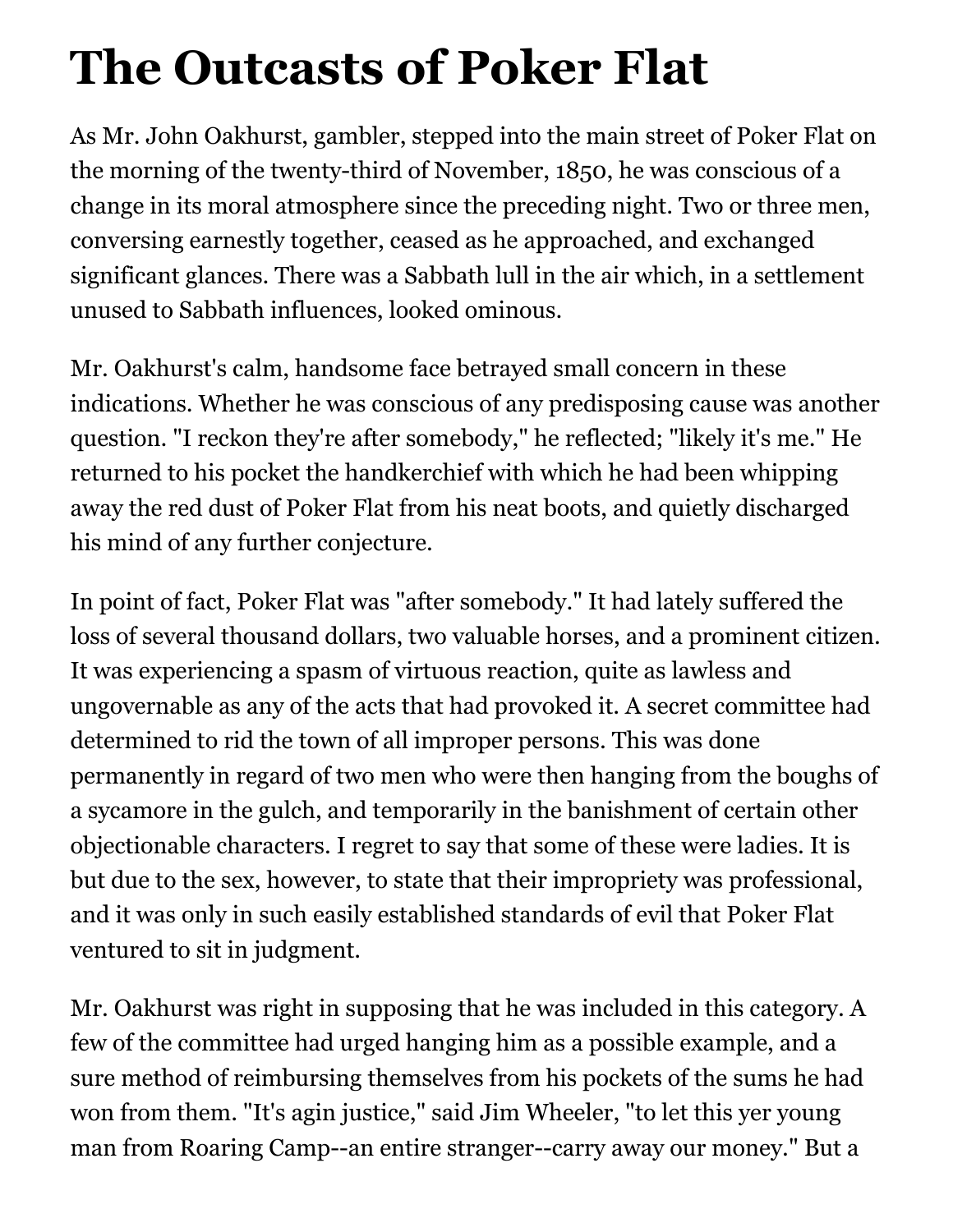crude sentiment of equity residing in the breasts of those who had been fortunate enough to win from Mr. Oakhurst overruled this narrower local prejudice.

Mr. Oakhurst received his sentence with philosophic calmness, none the less coolly that he was aware of the hesitation of his judges. He was too much of a gambler not to accept Fate. With him life was at best an uncertain game, and he recognized the usual percentage in favor of the dealer.

A body of armed men accompanied the deported wickedness of Poker Flat to the outskirts of the settlement. Besides Mr. Oakhurst, who was known to be a coolly desperate man, and for whose intimidation the armed escort was intended, the expatriated party consisted of a young woman familiarly known as the "Duchess"; another, who had won the title of "Mother Shipton"; and "Uncle Billy," a suspected sluice-robber and confirmed drunkard. The cavalcade provoked no comments from the spectators, nor was any word uttered by the escort. Only, when the gulch which marked the uttermost limit of Poker Flat was reached, the leader spoke briefly and to the point. The exiles were forbidden to return at the peril of their lives.

As the escort disappeared, their pent-up feelings found vent in a few hysterical tears from the Duchess, some bad language from Mother Shipton, and a Parthian volley of expletives from Uncle Billy. The philosophic Oakhurst alone remained silent. He listened calmly to Mother Shipton's desire to cut somebody's heart out, to the repeated statements of the Duchess that she would die in the road, and to the alarming oaths that seemed to be bumped out of Uncle Billy as he rode forward. With the easy good humor characteristic of his class, he insisted upon exchanging his own riding horse, "Five Spot," for the sorry mule which the Duchess rode. But even this act did not draw the party into any closer sympathy. The young woman readjusted her somewhat draggled plumes with a feeble, faded coquetry; Mother Shipton eyed the possessor of "Five Spot" with malevolence, and Uncle Billy included the whole party in one sweeping anathema.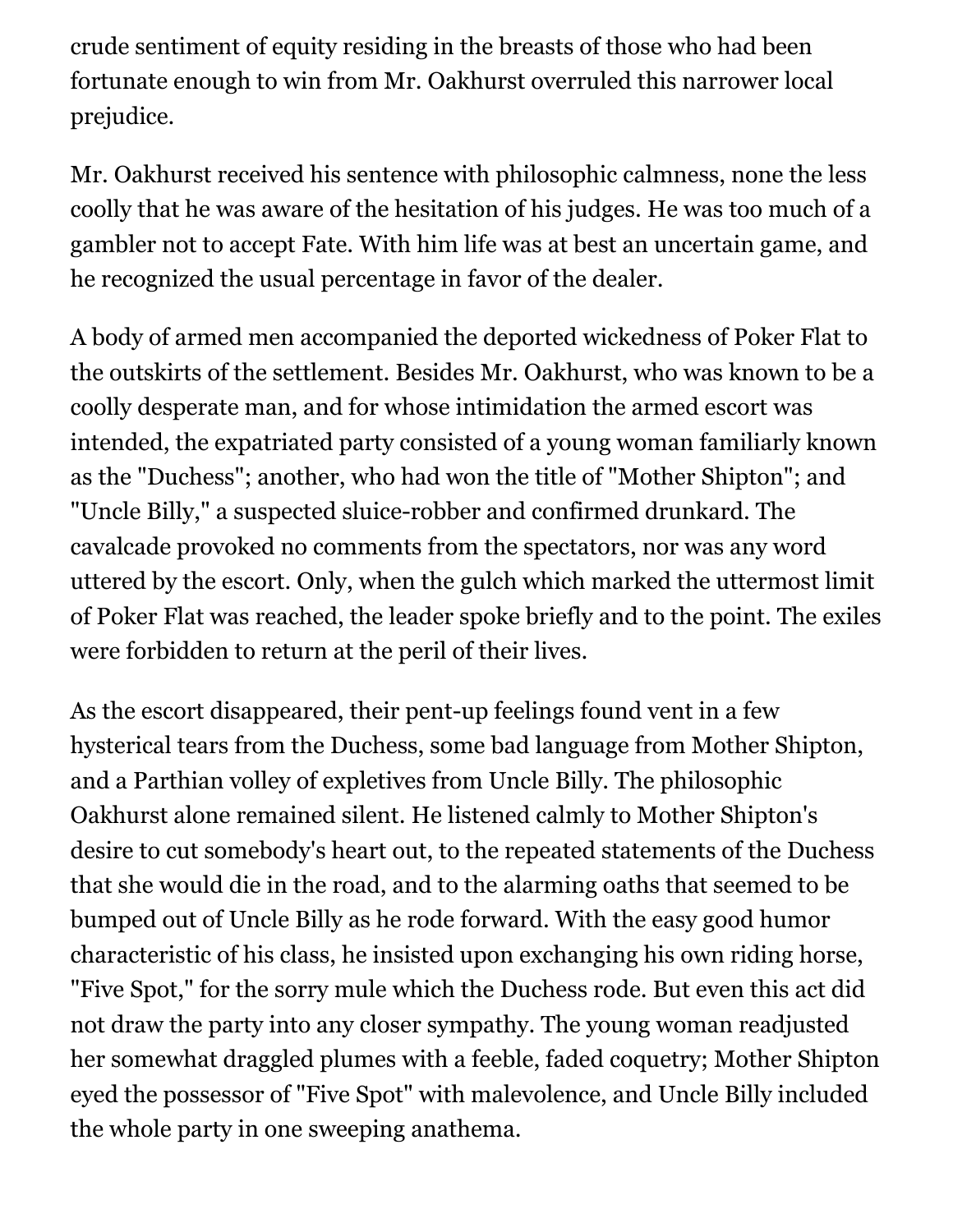The road to Sandy Bar--a camp that, not having as yet experienced the regenerating influences of Poker Flat, consequently seemed to offer some invitation to the emigrants--lay over a steep mountain range. It was distant a day's severe travel. In that advanced season, the party soon passed out of the moist, temperate regions of the foothills into the dry, cold, bracing air of the Sierras. The trail was narrow and difficult. At noon the Duchess, rolling out of her saddle upon the ground, declared her intention of going no farther, and the party halted.

The spot was singularly wild and impressive. A wooded amphitheater, surrounded on three sides by precipitous cliffs of naked granite, sloped gently toward the crest of another precipice that overlooked the valley. It was, undoubtedly, the most suitable spot for a camp, had camping been advisable. But Mr. Oakhurst knew that scarcely half the journey to Sandy Bar was accomplished, and the party were not equipped or provisioned for delay. This fact he pointed out to his companions curtly, with a philosophic commentary on the folly of "throwing up their hand before the game was played out." But they were furnished with liquor, which in this emergency stood them in place of food, fuel, rest, and prescience. In spite of his remonstrances, it was not long before they were more or less under its influence. Uncle Billy passed rapidly from a bellicose state into one of stupor, the Duchess became maudlin, and Mother Shipton snored. Mr. Oakhurst alone remained erect, leaning against a rock, calmly surveying them.

Mr. Oakhurst did not drink. It interfered with a profession which required coolness, impassiveness, and presence of mind, and, in his own language, he "couldn't afford it." As he gazed at his recumbent fellow exiles, the loneliness begotten of his pariah trade, his habits of life, his very vices, for the first time seriously oppressed him. He bestirred himself in dusting his black clothes, washing his hands and face, and other acts characteristic of his studiously neat habits, and for a moment forgot his annoyance. The thought of deserting his weaker and more pitiable companions never perhaps occurred to him. Yet he could not help feeling the want of that excitement which, singularly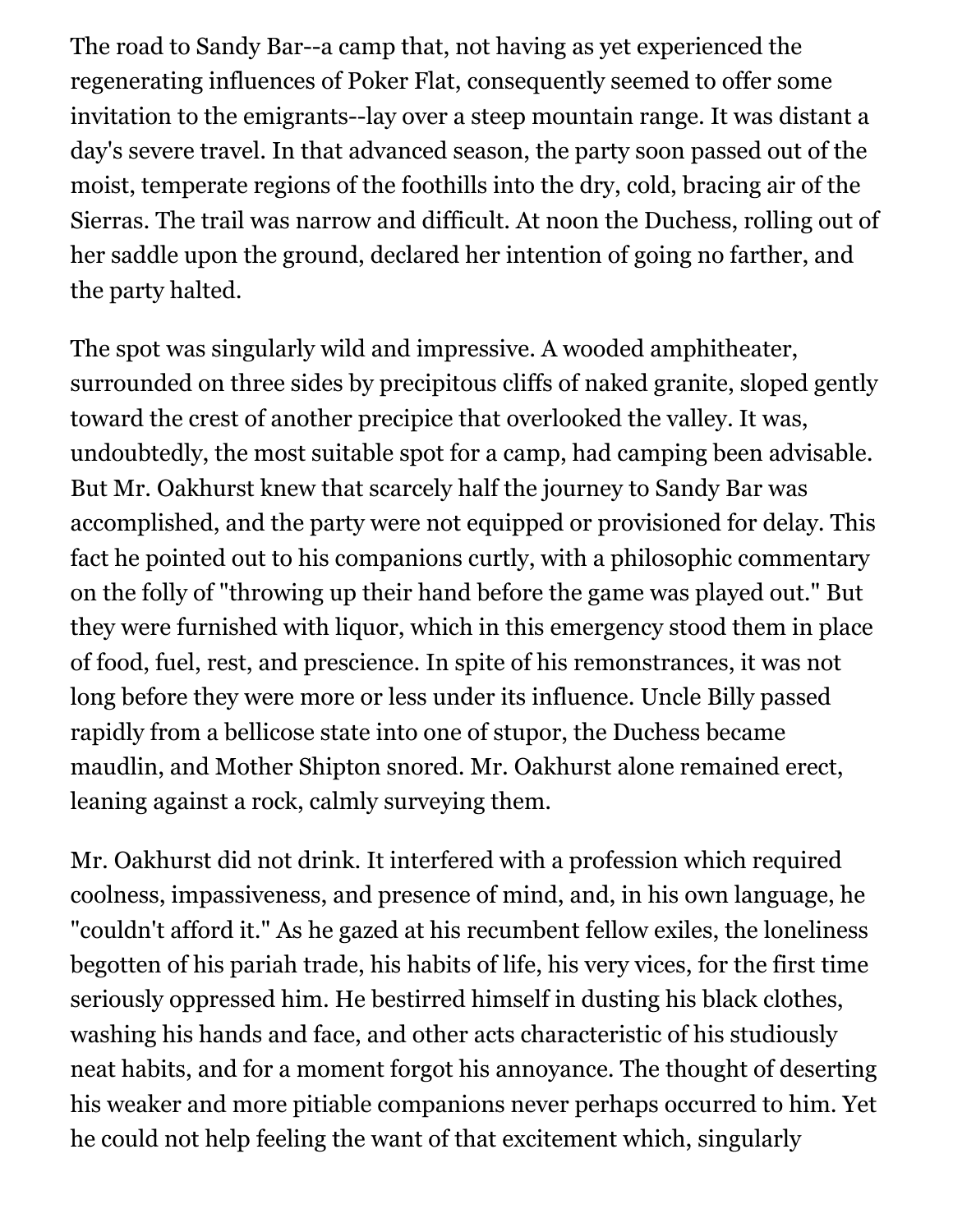enough, was most conducive to that calm equanimity for which he was notorious. He looked at the gloomy walls that rose a thousand feet sheer above the circling pines around him; at the sky, ominously clouded; at the valley below, already deepening into shadow. And, doing so, suddenly he heard his own name called.

A horseman slowly ascended the trail. In the fresh, open face of the newcomer Mr. Oakhurst recognized Tom Simson, otherwise known as the "Innocent" of Sandy Bar. He had met him some months before over a "little game," and had, with perfect equanimity, won the entire fortune--amounting to some forty dollars--of that guileless youth. After the game was finished, Mr. Oakhurst drew the youthful speculator behind the door and thus addressed him: "Tommy, you're a good little man, but you can't gamble worth a cent. Don't try it over again." He then handed him his money back, pushed him gently from the room, and so made a devoted slave of Tom Simson.

There was a remembrance of this in his boyish and enthusiastic greeting of Mr. Oakhurst. He had started, he said, to go to Poker Flat to seek his fortune. "Alone?" No, not exactly alone; in fact (a giggle), he had run away with Piney Woods. Didn't Mr. Oakhurst remember Piney? She that used to wait on the table at the Temperance House? They had been engaged a long time, but old Jake Woods had objected, and so they had run away, and were going to Poker Flat to be married, and here they were. And they were tired out, and how lucky it was they had found a place to camp and company. All this the Innocent delivered rapidly, while Piney, a stout, comely damsel of fifteen, emerged from behind the pine tree, where she had been blushing unseen, and rode to the side of her lover.

Mr. Oakhurst seldom troubled himself with sentiment, still less with propriety; but he had a vague idea that the situation was not fortunate. He retained, however, his presence of mind sufficiently to kick Uncle Billy, who was about to say something, and Uncle Billy was sober enough to recognize in Mr. Oakhurst's kick a superior power that would not bear trifling. He then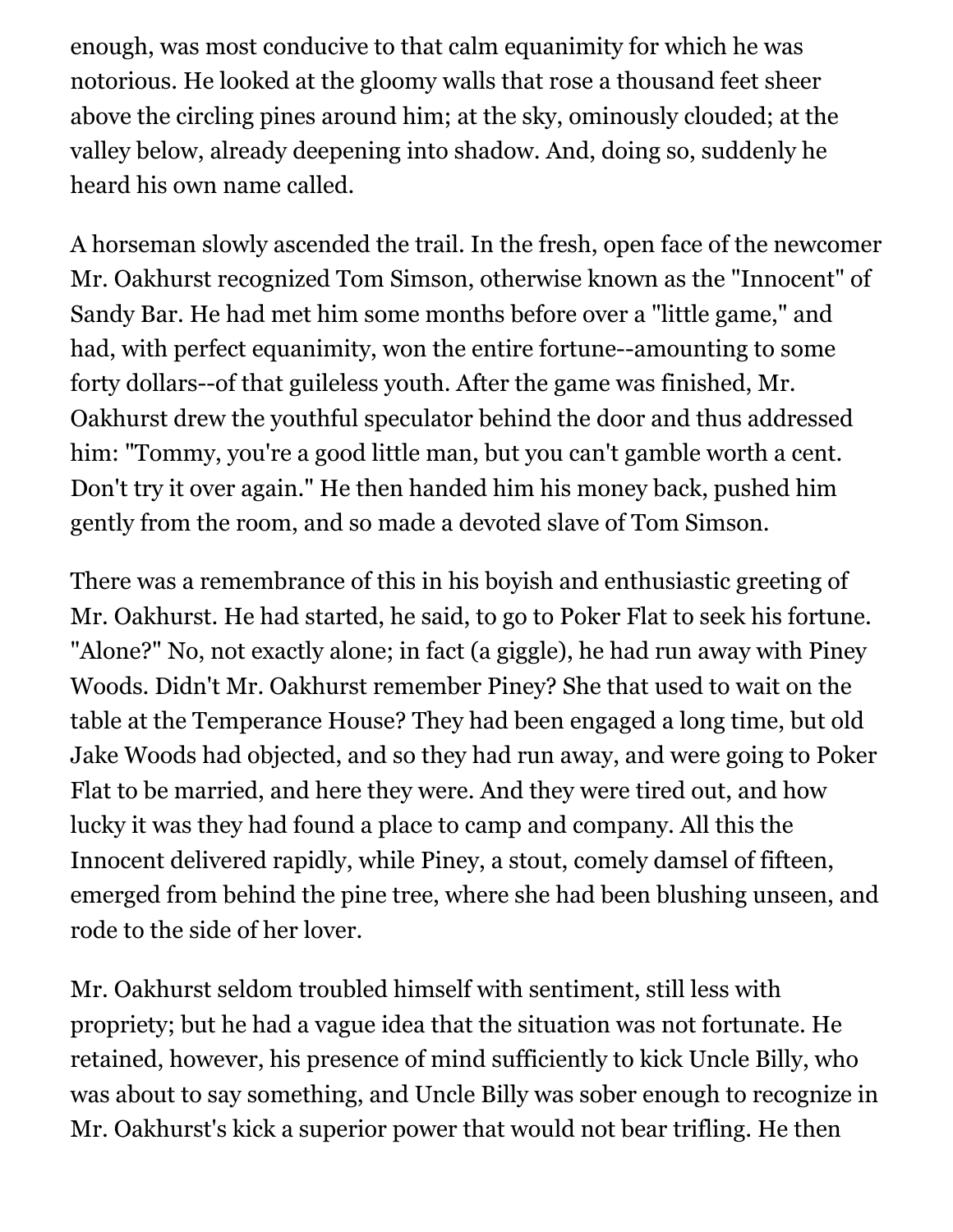endeavored to dissuade Tom Simson from delaying further, but in vain. He even pointed out the fact that there was no provision, nor means of making a camp. But, unluckily, the Innocent met this objection by assuring the party that he was provided with an extra mule loaded with provisions and by the discovery of a rude attempt at a log house near the trail. "Piney can stay with Mrs. Oakhurst," said the Innocent, pointing to the Duchess, "and I can shift for myself."

Nothing but Mr. Oakhurst's admonishing foot saved Uncle Billy from bursting into a roar of laughter. As it was, he felt compelled to retire up the canyon until he could recover his gravity. There he confided the joke to the tall pine trees, with many slaps of his leg, contortions of his face, and the usual profanity. But when he returned to the party, he found them seated by a fire--for the air had grown strangely chill and the sky overcast--in apparently amicable conversation. Piney was actually talking in an impulsive, girlish fashion to the Duchess, who was listening with an interest and animation she had not shown for many days. The Innocent was holding forth, apparently with equal effect, to Mr. Oakhurst and Mother Shipton, who was actually relaxing into amiability. "Is this yer a damned picnic?" said Uncle Billy with inward scorn as he surveyed the sylvan group, the glancing firelight, and the tethered animals in the foreground. Suddenly an idea mingled with the alcoholic fumes that disturbed his brain. It was apparently of a jocular nature, for he felt impelled to slap his leg again and cram his fist into his mouth.

As the shadows crept slowly up the mountain, a slight breeze rocked the tops of the pine trees, and moaned through their long and gloomy aisles. The ruined cabin, patched and covered with pine boughs, was set apart for the ladies. As the lovers parted, they unaffectedly exchanged a kiss, so honest and sincere that it might have been heard above the swaying pines. The frail Duchess and the malevolent Mother Shipton were probably too stunned to remark upon this last evidence of simplicity, and so turned without a word to the hut. The fire was replenished, the men lay down before the door, and in a few minutes were asleep.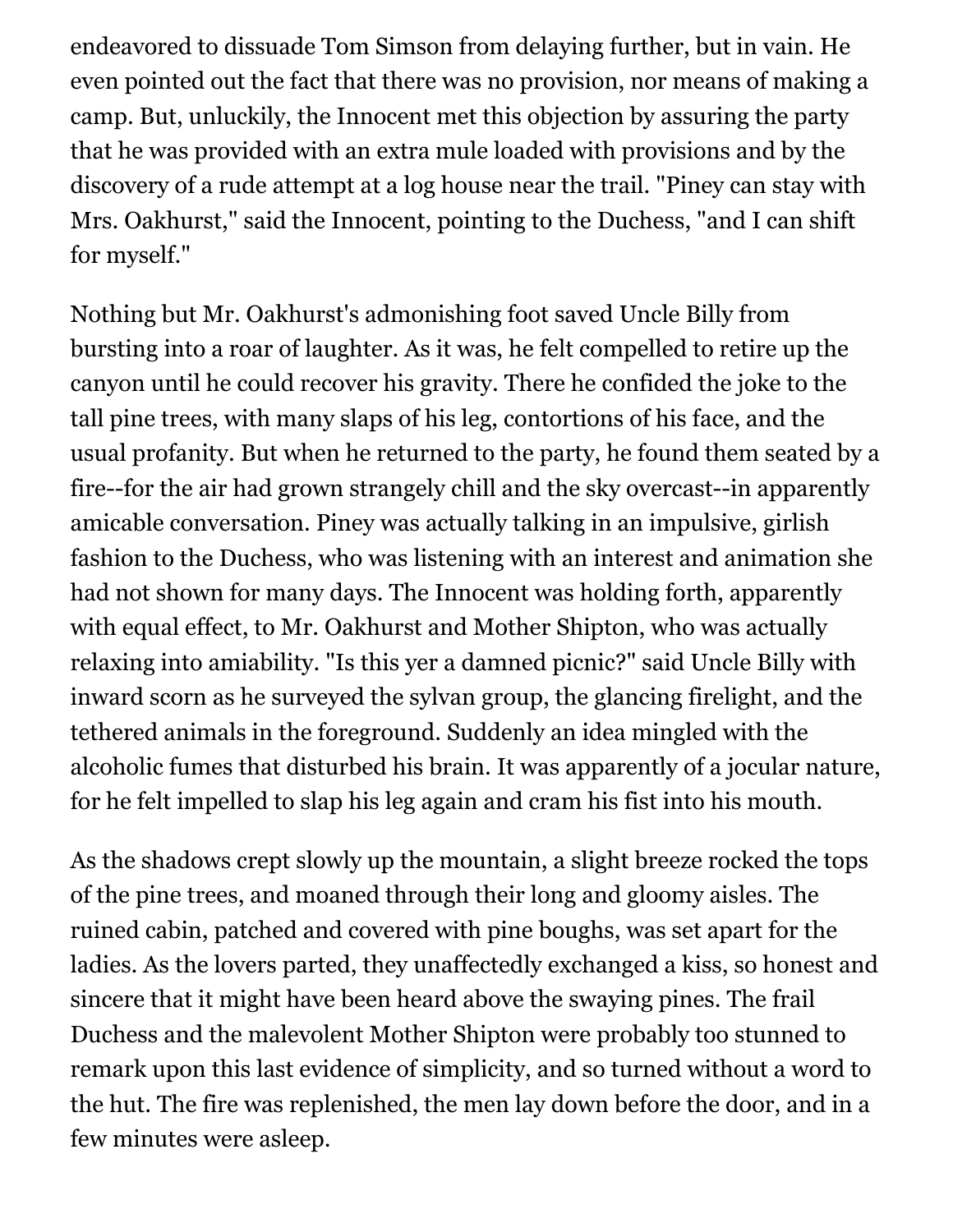Mr. Oakhurst was a light sleeper. Toward morning he awoke benumbed and cold. As he stirred the dying fire, the wind, which was now blowing strongly, brought to his cheek that which caused the blood to leave it--snow!

He started to his feet with the intention of awakening the sleepers, for there was no time to lose. But turning to where Uncle Billy had been lying, he found him gone. A suspicion leaped to his brain and a curse to his lips. He ran to the spot where the mules had been tethered; they were no longer there. The tracks were already rapidly disappearing in the snow.

The momentary excitement brought Mr. Oakhurst back to the fire with his usual calm. He did not waken the sleepers. The Innocent slumbered peacefully, with a smile on his good-humored, freckled face; the virgin Piney slept beside her frailer sisters as sweetly as though attended by celestial guardians; and Mr. Oakhurst, drawing his blanket over his shoulders, stroked his mustaches and waited for the dawn. It came slowly in a whirling mist of snowflakes that dazzled and confused the eye. What could be seen of the landscape appeared magically changed. He looked over the valley, and summed up the present and future in two words--"snowed in!"

A careful inventory of the provisions, which, fortunately for the party, had been stored within the hut and so escaped the felonious fingers of Uncle Billy, disclosed the fact that with care and prudence they might last ten days longer. "That is," said Mr. Oakhurst, sotto voce to the Innocent, "if you're willing to board us. If you ain't--and perhaps you'd better not--you can wait till Uncle Billy gets back with provisions." For some occult reason, Mr. Oakhurst could not bring himself to disclose Uncle Billy's rascality, and so offered the hypothesis that he had wandered from the camp and had accidentally stampeded the animals. He dropped a warning to the Duchess and Mother Shipton, who of course knew the facts of their associate's defection. "They'll find out the truth about us all when they find out anything," he added, significantly, "and there's no good frightening them now."

Tom Simson not only put all his worldly store at the disposal of Mr. Oakhurst,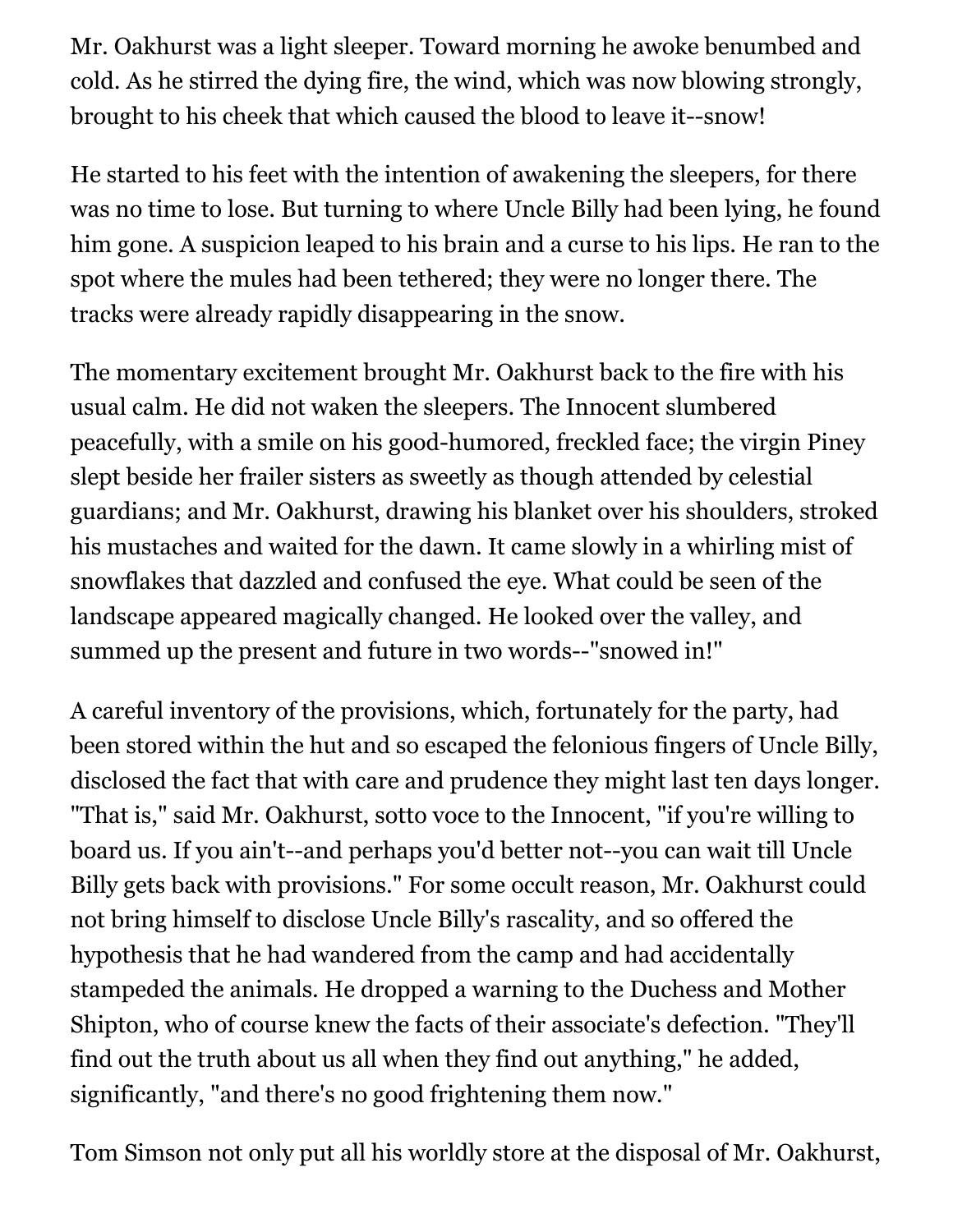but seemed to enjoy the prospect of their enforced seclusion. "We'll have a good camp for a week, and then the snow'll melt, and we'll all go back together." The cheerful gaiety of the young man, and Mr. Oakhurst's calm, infected the others. The Innocent with the aid of pine boughs extemporized a thatch for the roofless cabin, and the Duchess directed Piney in the rearrangement of the interior with a taste and tact that opened the blue eyes of that provincial maiden to their fullest extent. "I reckon now you're used to fine things at Poker Flat," said Piney. The Duchess turned away sharply to conceal something that reddened her cheeks through its professional tint, and Mother Shipton requested Piney not to "chatter." But when Mr. Oakhurst returned from a weary search for the trail, he heard the sound of happy laughter echoed from the rocks. He stopped in some alarm, and his thoughts first naturally reverted to the whisky, which he had prudently cached. "And yet it don't somehow sound like whisky," said the gambler. It was not until he caught sight of the blazing fire through the still-blinding storm and the group around it that he settled to the conviction that it was "square fun."

Whether Mr. Oakhurst had cached his cards with the whisky as something debarred the free access of the community, I cannot say. It was certain that, in Mother Shipton's words, he "didn't say cards once" during that evening. Haply the time was beguiled by an accordion, produced somewhat ostentatiously by Tom Simson from his pack. Notwithstanding some difficulties attending the manipulation of this instrument, Piney Woods managed to pluck several reluctant melodies from its keys, to an accompaniment by the Innocent on a pair of bone castanets. But the crowning festivity of the evening was reached in a rude camp-meeting hymn, which the lovers, joining hands, sang with great earnestness and vociferation. I fear that a certain defiant tone and Covenanter's swing to its chorus, rather than any devotional quality, caused it speedily to infect the others, who at last joined in the refrain:

 "I'm proud to live in the service of the Lord, And I'm bound to die in His army."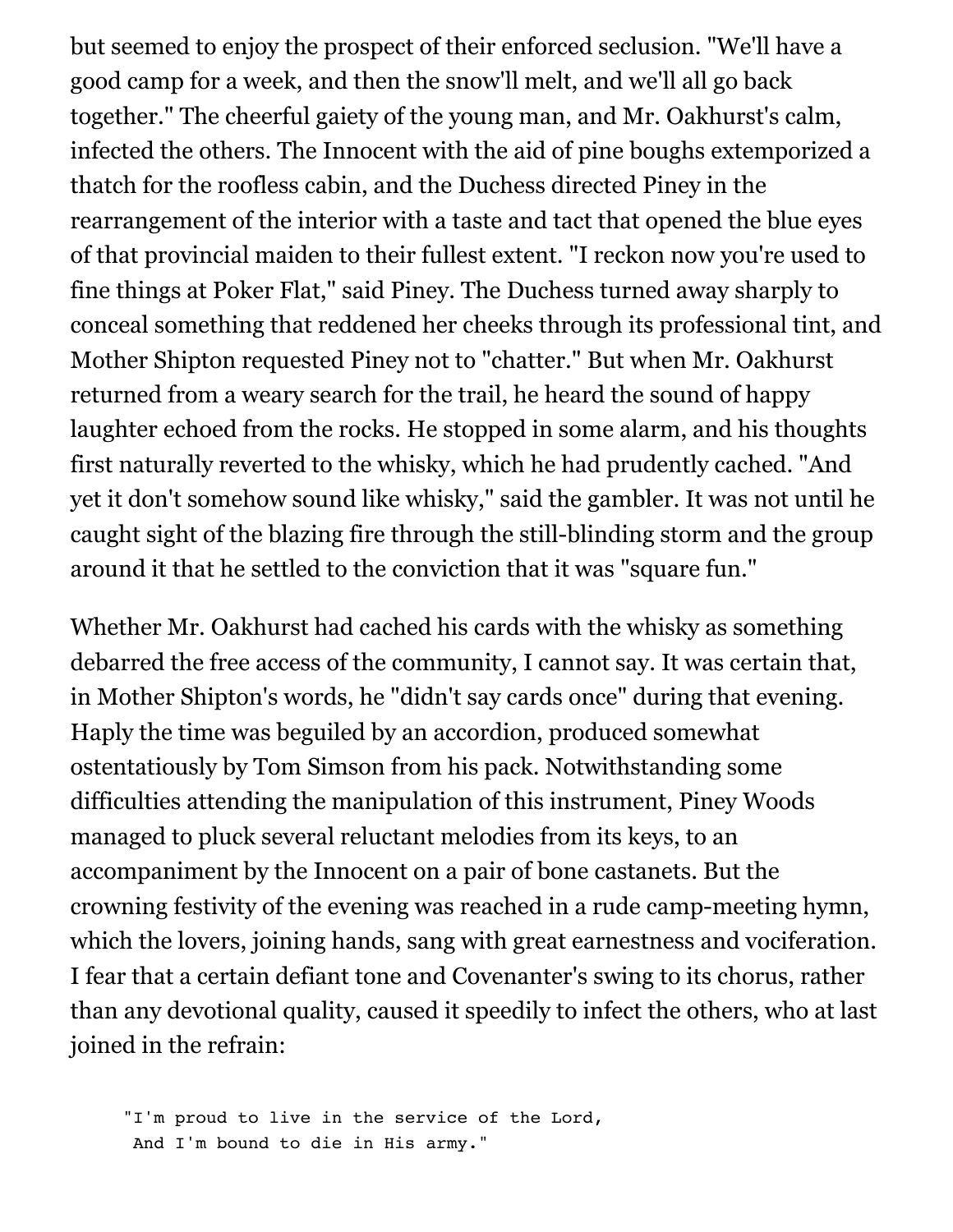The pines rocked, the storm eddied and whirled above the miserable group, and the flames of their altar leaped heavenward as if in token of the vow.

At midnight the storm abated, the rolling clouds parted, and the stars glittered keenly above the sleeping camp. Mr. Oakhurst, whose professional habits had enabled him to live on the smallest possible amount of sleep, in dividing the watch with Tom Simson somehow managed to take upon himself the greater part of that duty. He excused himself to the Innocent by saying that he had "often been a week without sleep." "Doing what?" asked Tom. "Poker!" replied Oakhurst, sententiously; "when a man gets a streak of luck,- nigger luck--he don't get tired. The luck gives in first. Luck," continued the gambler, reflectively, "is a mighty queer thing. All you know about it for certain is that it's bound to change. And it's finding out when it's going to change that makes you. We've had a streak of bad luck since we left Poker Flat--you come along, and slap you get into it, too. If you can hold your cards right along you're all right. For," added the gambler, with cheerful irrelevance,

 "'I'm proud to live in the service of the Lord, And I'm bound to die in His army.'"

The third day came, and the sun, looking through the white- curtained valley, saw the outcasts divide their slowly decreasing store of provisions for the morning meal. It was one of the peculiarities of that mountain climate that its rays diffused a kindly warmth over the wintry landscape, as if in regretful commiseration of the past. But it revealed drift on drift of snow piled high around the hut--a hopeless, uncharted, trackless sea of white lying below the rocky shores to which the castaways still clung. Through the marvelously clear air the smoke of the pastoral village of Poker Flat rose miles away. Mother Shipton saw it, and from a remote pinnacle of her rocky fastness hurled in that direction a final malediction. It was her last vituperative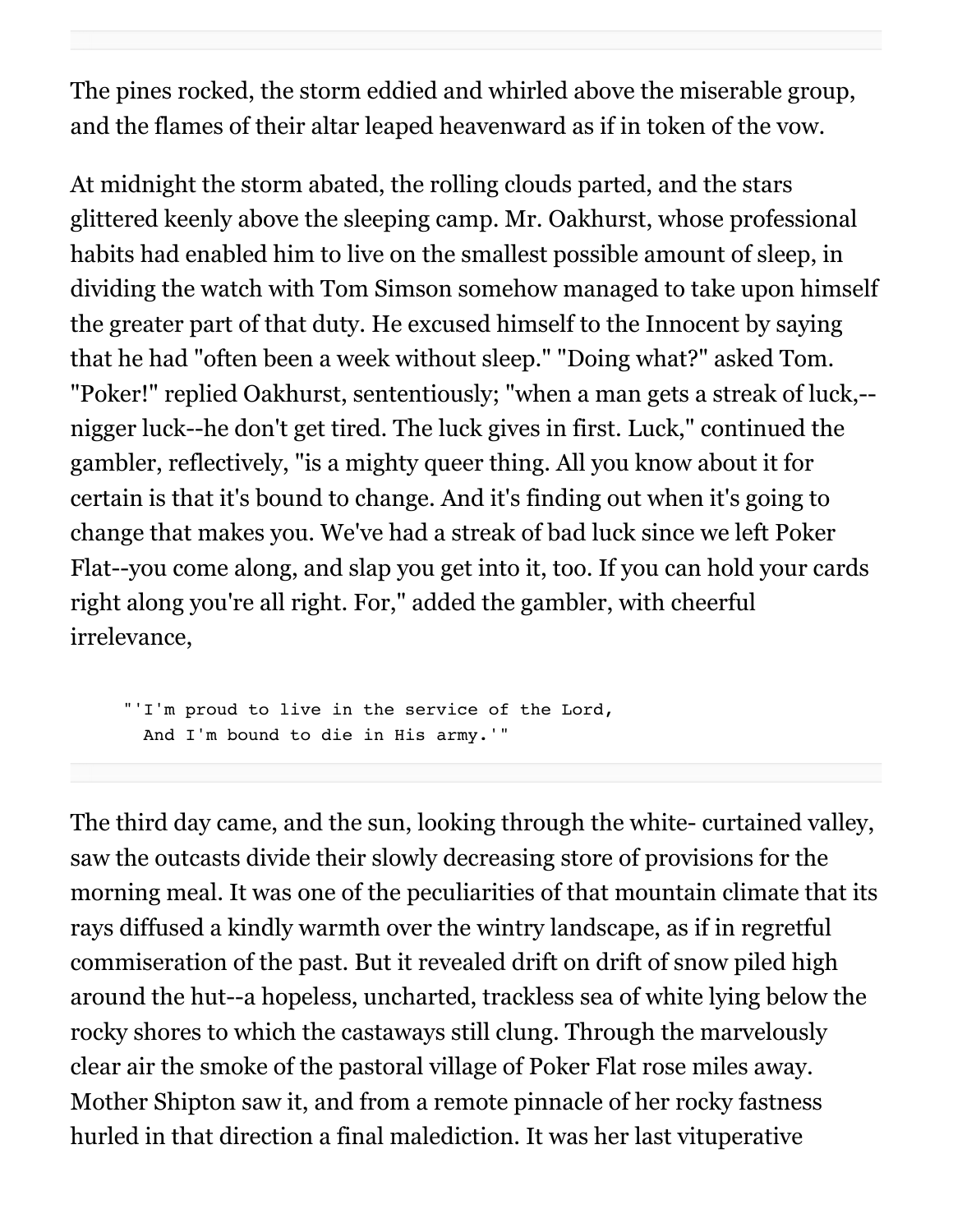attempt, and perhaps for that reason was invested with a certain degree of sublimity. It did her good, she privately informed the Duchess. "Just you go out there and cuss, and see." She then set herself to the task of amusing "the child," as she and the Duchess were pleased to call Piney. Piney was no chicken, but it was a soothing and original theory of the pair thus to account for the fact that she didn't swear and wasn't improper.

When night crept up again through the gorges, the reedy notes of the accordion rose and fell in fitful spasms and long-drawn gasps by the flickering campfire. But music failed to fill entirely the aching void left by insufficient food, and a new diversion was proposed by Piney--storytelling. Neither Mr. Oakhurst nor his female companions caring to relate their personal experiences, this plan would have failed too but for the Innocent. Some months before he had chanced upon a stray copy of Mr. Pope's ingenious translation of the ILIAD. He now proposed to narrate the principal incidents of that poem--having thoroughly mastered the argument and fairly forgotten the words--in the current vernacular of Sandy Bar. And so for the rest of that night the Homeric demigods again walked the earth. Trojan bully and wily Greek wrestled in the winds, and the great pines in the canyon seemed to bow to the wrath of the son of Peleus. Mr. Oakhurst listened with quiet satisfaction. Most especially was he interested in the fate of "Ash-heels," as the Innocent persisted in denominating the "swift-footed Achilles."

So with small food and much of Homer and the accordion, a week passed over the heads of the outcasts. The sun again forsook them, and again from leaden skies the snowflakes were sifted over the land. Day by day closer around them drew the snowy circle, until at last they looked from their prison over drifted walls of dazzling white that towered twenty feet above their heads. It became more and more difficult to replenish their fires, even from the fallen trees beside them, now half-hidden in the drifts. And yet no one complained. The lovers turned from the dreary prospect and looked into each other's eyes, and were happy. Mr. Oakhurst settled himself coolly to the losing game before him. The Duchess, more cheerful than she had been,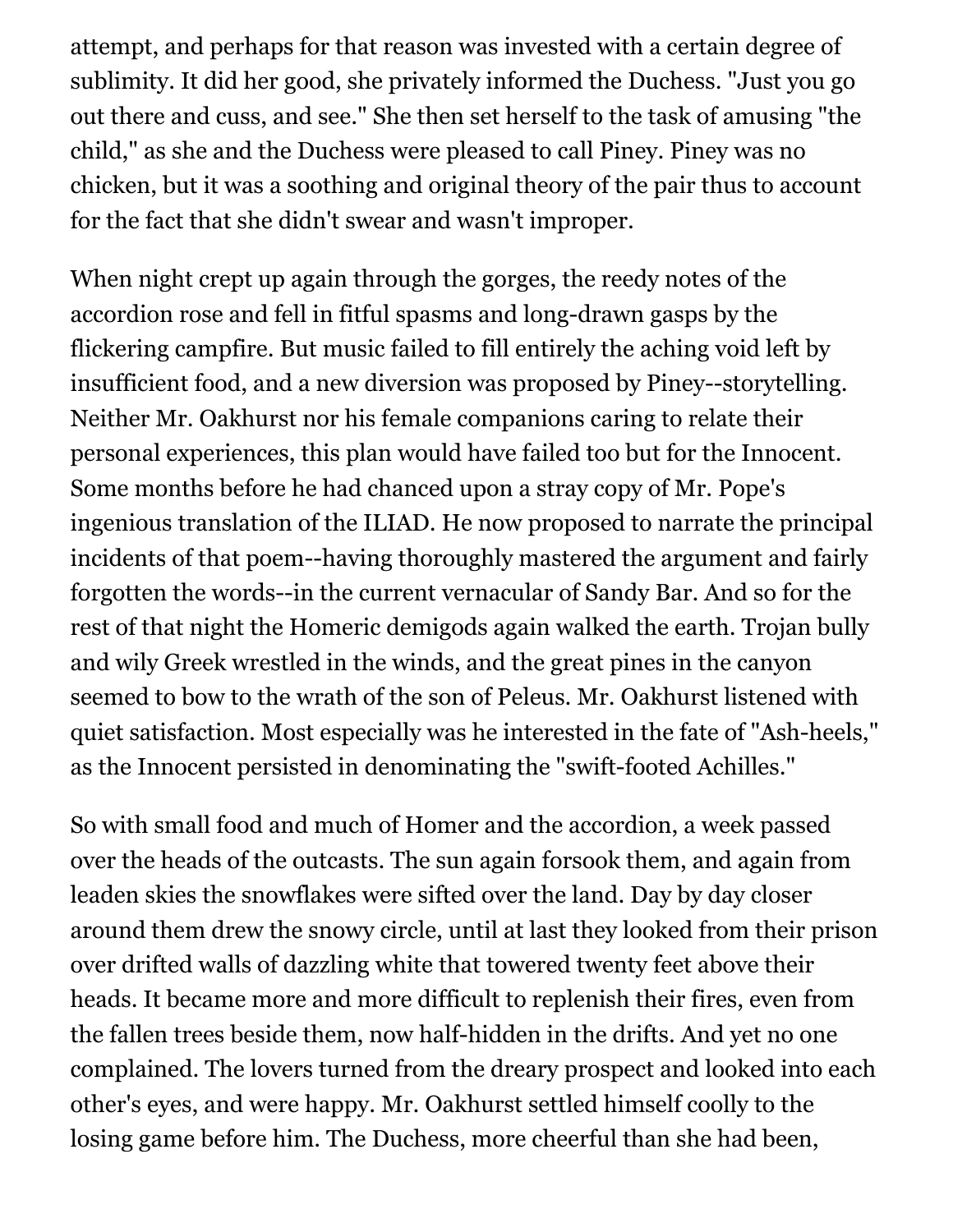assumed the care of Piney. Only Mother Shipton--once the strongest of the party--seemed to sicken and fade. At midnight on the tenth day she called Oakhurst to her side. "I'm going," she said, in a voice of querulous weakness, "but don't say anything about it. Don't waken the kids. Take the bundle from under my head and open it." Mr. Oakhurst did so. It contained Mother Shipton's rations for the last week, untouched. "Give 'em to the child," she said, pointing to the sleeping Piney. "You've starved yourself," said the gambler. "That's what they call it," said the woman, querulously, as she lay down again and, turning her face to the wall, passed quietly away.

The accordion and the bones were put aside that day, and Homer was forgotten. When the body of Mother Shipton had been committed to the snow, Mr. Oakhurst took the Innocent aside, and showed him a pair of snowshoes, which he had fashioned from the old pack saddle. "There's one chance in a hundred to save her yet," he said, pointing to Piney; "but it's there," he added, pointing toward Poker Flat. "If you can reach there in two days she's safe." "And you?" asked Tom Simson. "I'll stay here," was the curt reply.

The lovers parted with a long embrace. "You are not going, too?" said the Duchess as she saw Mr. Oakhurst apparently waiting to accompany him. "As far as the canyon," he replied. He turned suddenly, and kissed the Duchess, leaving her pallid face aflame and her trembling limbs rigid with amazement.

Night came, but not Mr. Oakhurst. It brought the storm again and the whirling snow. Then the Duchess, feeding the fire, found that someone had quietly piled beside the hut enough fuel to last a few days longer. The tears rose to her eyes, but she hid them from Piney.

The women slept but little. In the morning, looking into each other's faces, they read their fate. Neither spoke; but Piney, accepting the position of the stronger, drew near and placed her arm around the Duchess's waist. They kept this attitude for the rest of the day. That night the storm reached its greatest fury, and, rending asunder the protecting pines, invaded the very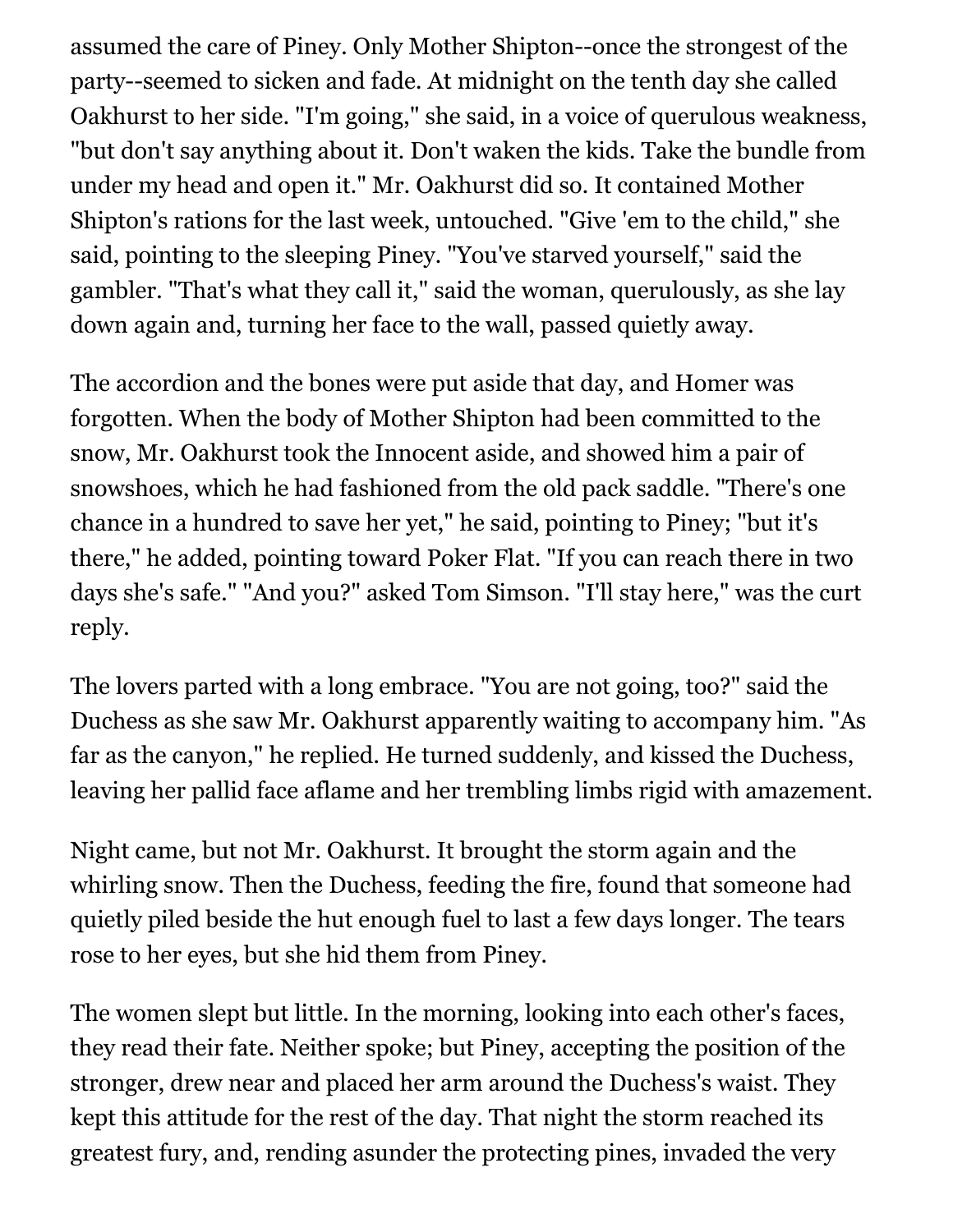hut.

Toward morning they found themselves unable to feed the fire, which gradually died away. As the embers slowly blackened, the Duchess crept closer to Piney, and broke the silence of many hours: "Piney, can you pray?" "No, dear," said Piney, simply. The Duchess, without knowing exactly why, felt relieved, and, putting her head upon Piney's shoulder, spoke no more. And so reclining, the younger and purer pillowing the head of her soiled sister upon her virgin breast, they fell asleep.

The wind lulled as if it feared to waken them. Feathery drifts of snow, shaken from the long pine boughs, flew like white-winged birds, and settled about them as they slept. The moon through the rifted clouds looked down upon what had been the camp. But all human stain, all trace of earthly travail, was hidden beneath the spotless mantle mercifully flung from above.

They slept all that day and the next, nor did they waken when voices and footsteps broke the silence of the camp. And when pitying fingers brushed the snow from their wan faces, you could scarcely have told from the equal peace that dwelt upon them which was she that had sinned. Even the law of Poker Flat recognized this, and turned away, leaving them still locked in each other's arms.

But at the head of the gulch, on one of the largest pine trees, they found the deuce of clubs pinned to the bark with a bowie knife. It bore the following, written in pencil, in a firm hand:

```
 BENEATH THIS TREE
                LIES THE BODY
OF STREET STREET AND THE STREET STREET STREET AND THE STREET STREET STREET AND THE STREET STREET STREET AND IN
                JOHN OAKHURST,
       WHO STRUCK A STREAK OF BAD LUCK
        ON THE 23D OF NOVEMBER, 1850,
                        AND
             HANDED IN HIS CHECKS
        ON THE 7TH DECEMBER, 1850.
```